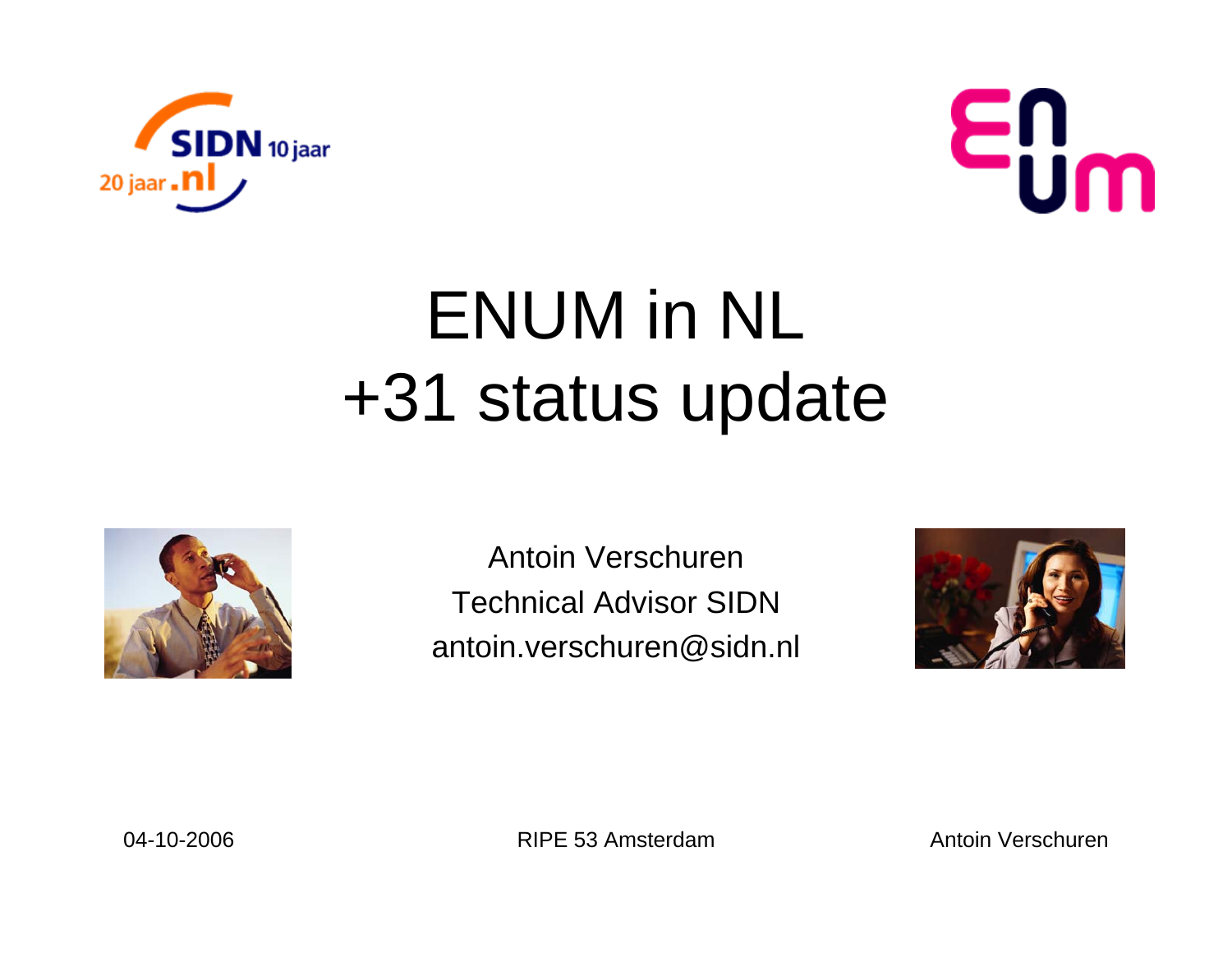

**History** 



| <b>NLEG</b> report                   |
|--------------------------------------|
| Delegation 1.3.e164.arpa to Ministry |
| No interest from market              |
| Renewed interest from market         |
| <b>SIDN starts ENUM initiative</b>   |
| <b>Redelegation Request</b>          |
|                                      |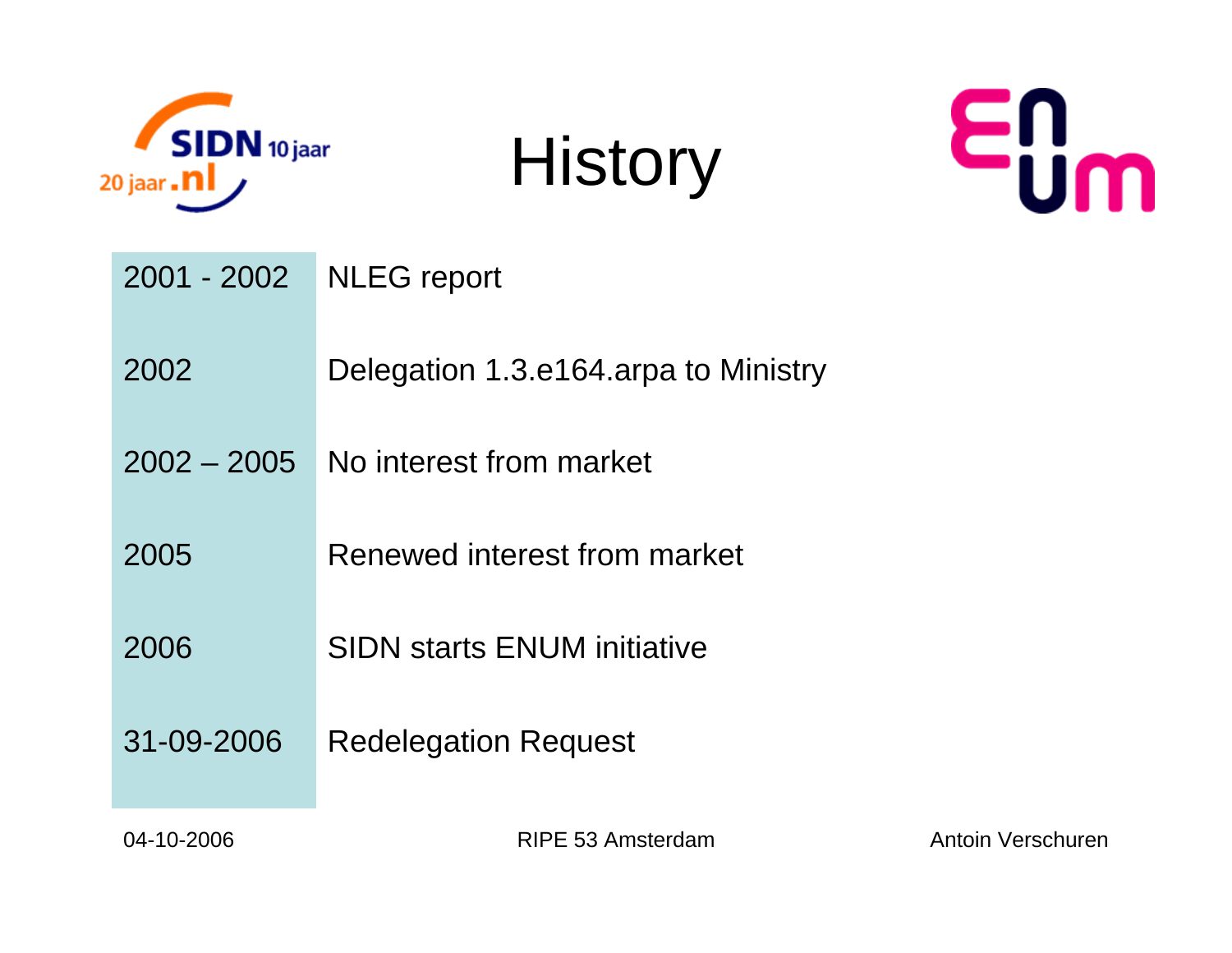

NLEG report



- NLEG: <u>NL E</u>num <u>G</u>roup
- Participants: ISOC NL, KPN, Ministry, NLIP (ISP's), Nominum, RIPE NCC, SIDN
- Result: Report with 12 recommendations for implementing Public User Enum.
- http://www.enuminnederland.nl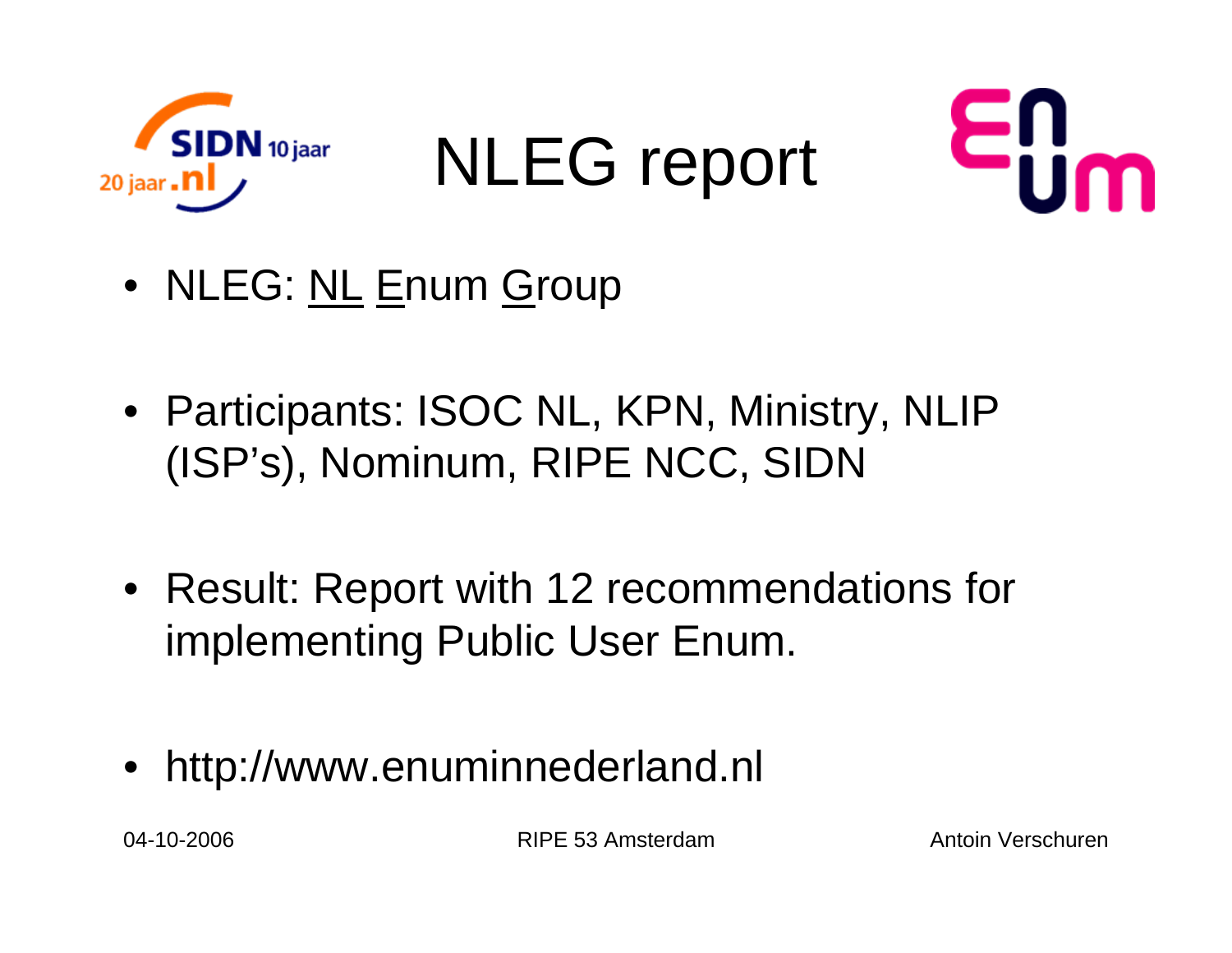



- SIDN is prepared to run the registry
- •Participate in ENUM events
- •Contact stakeholders
- •Explain/give presentations
- •Business case
- •New organization: Stichting ENUM Nederland
- •Infrastructure preparation
- •Prepare communication (www.enum.nl)
- •Ask support for initiative

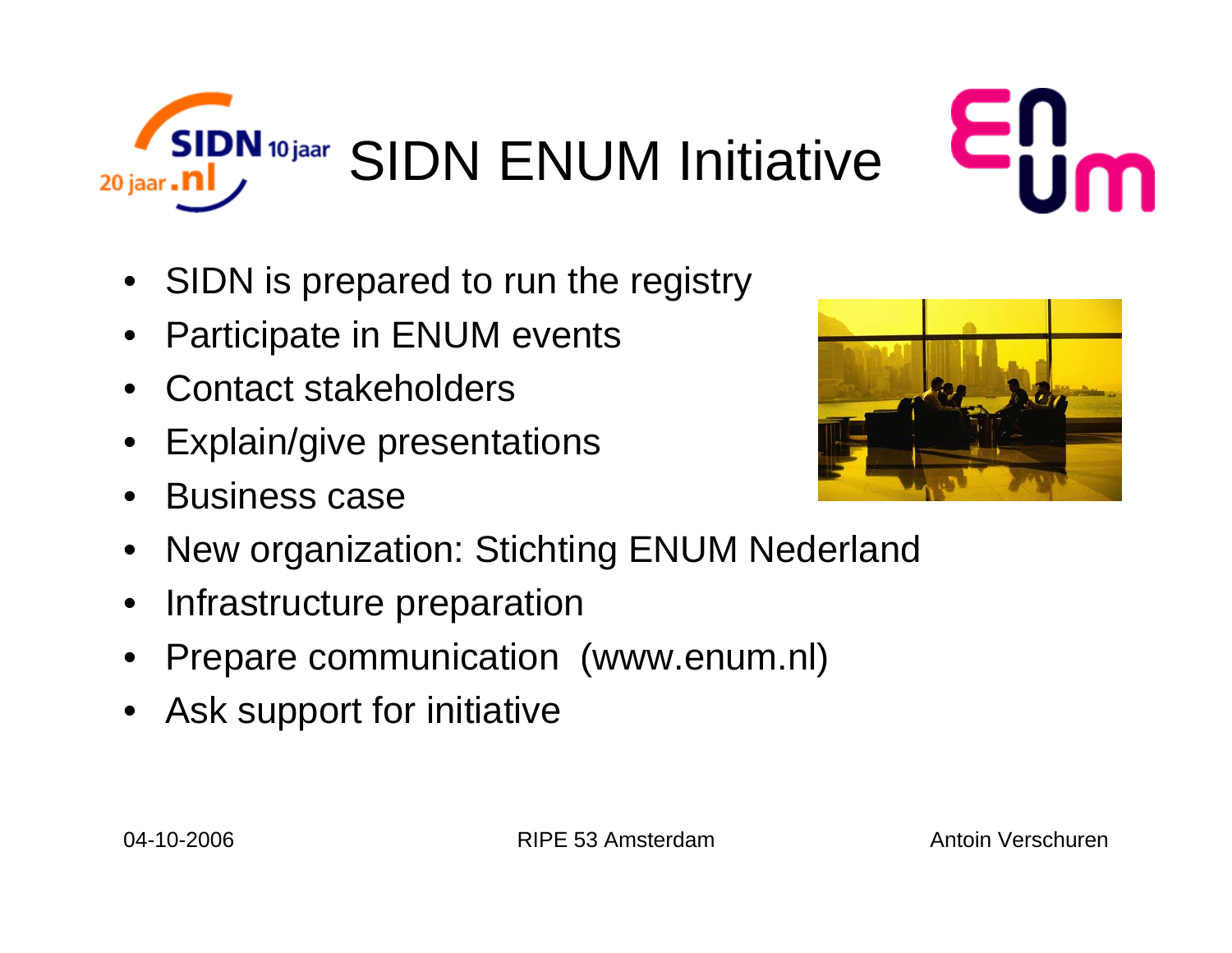

- Instead of only talking and not doing anything, just start.
- Support from major stakeholders: AMS-IX, ISOC NL, BTG (large telecommunication users), VNO-NCW (employers' organization)
- Not wait for explicit consensus, but go for "no objection" process.
- Go live, no trial
- First ENUM <u>RE</u>delegation.
- First to use new RIPE templates.

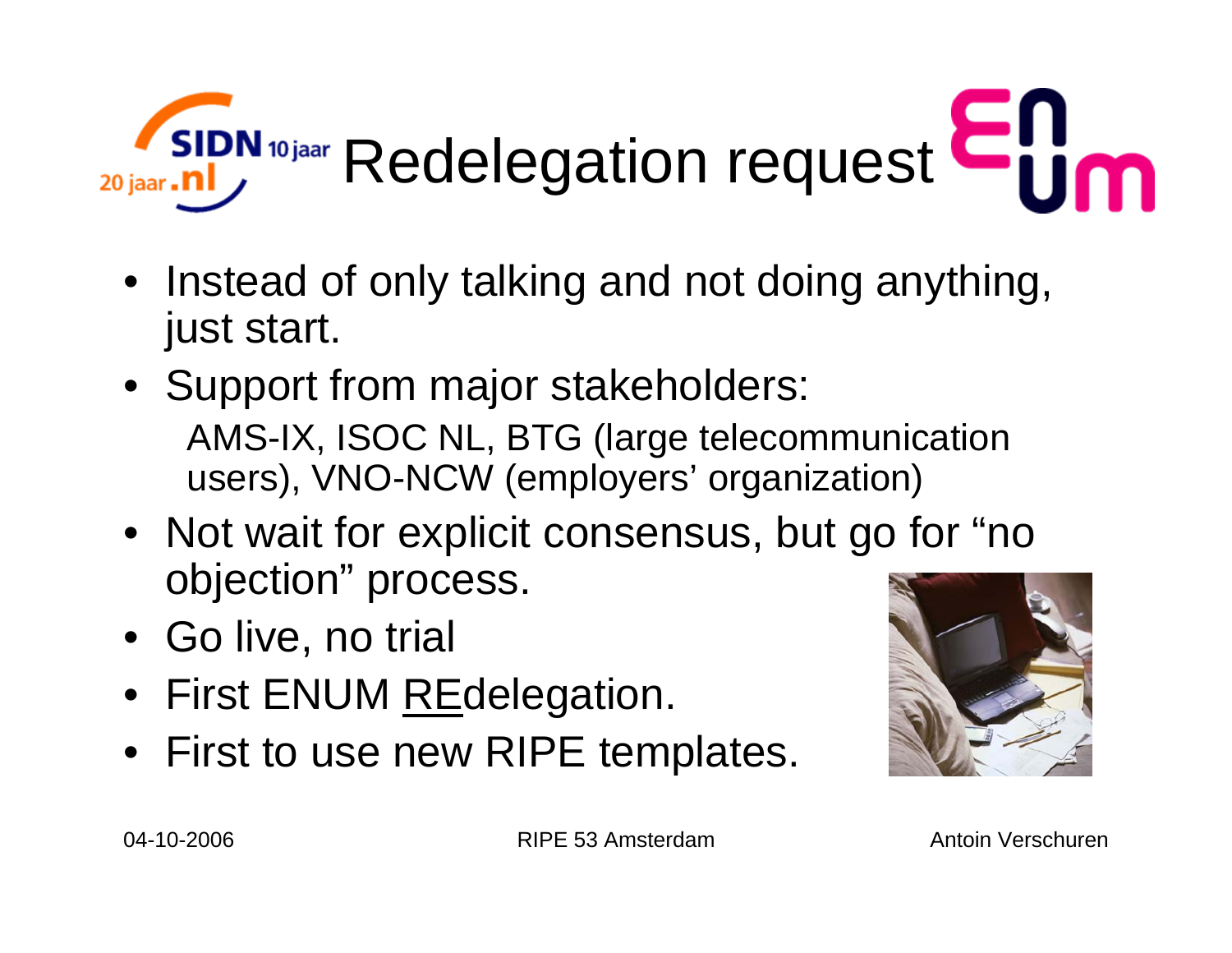



In order for ENUM registries to not be misinterpreted in the RIPE NCC database, I want to propose to change an organization type to be used in the organization object.

Current organization types are: IANARIRNIRLIRNON-REGISTRY

I would like this NON-REGISTRY to be changed to OTHER.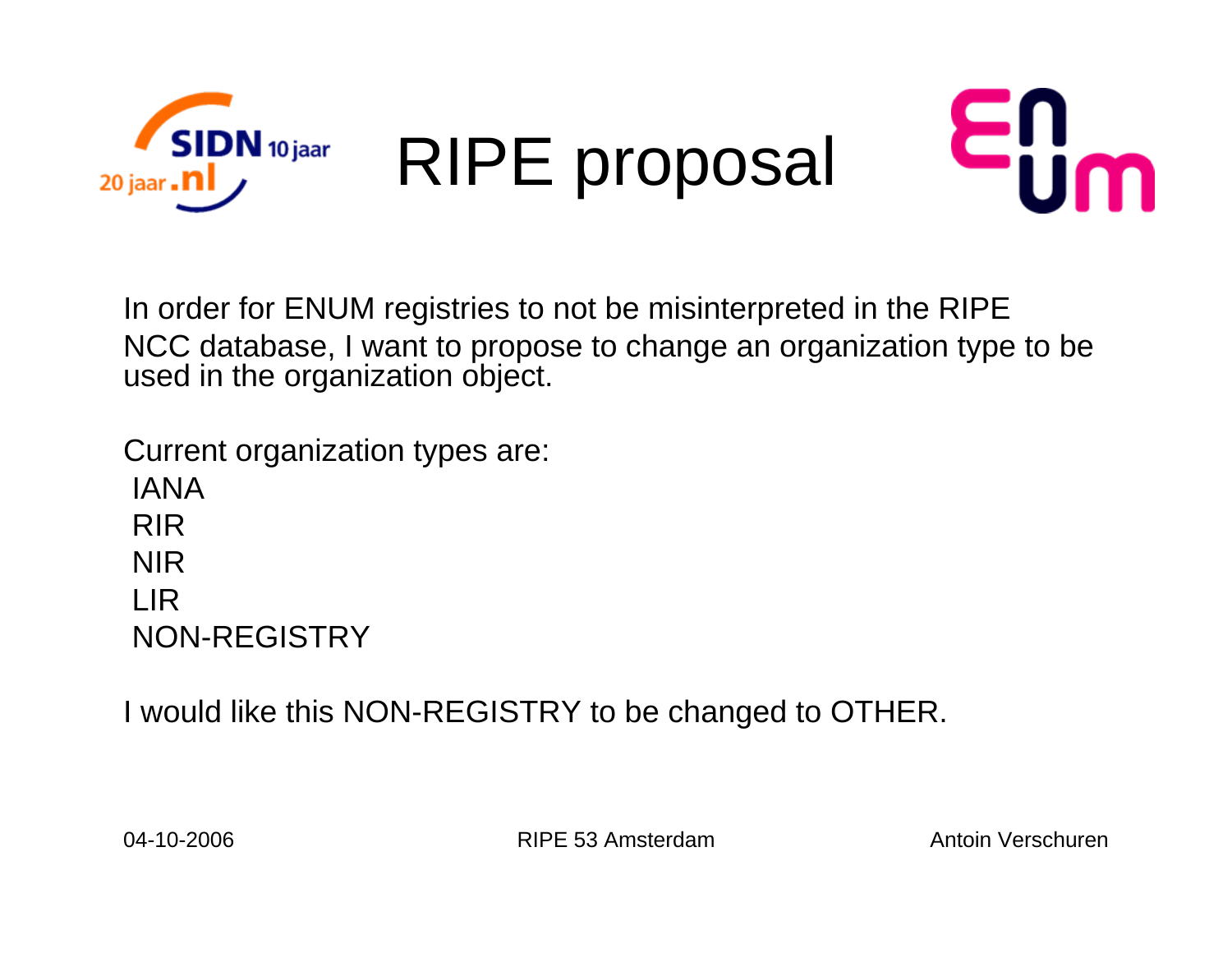

What's next?



- Ministry intends to approve redelegation
- Comments until 9-10-2006 (www.enum.ez.nl)
- Approval end October
- Start an independent open platform, probably with ISOC NL and ECP:
	- Consultation
	- and the state of the state Promotion, knowledge sharing
- Operational registry Q2 2007
- More at RIPE 54